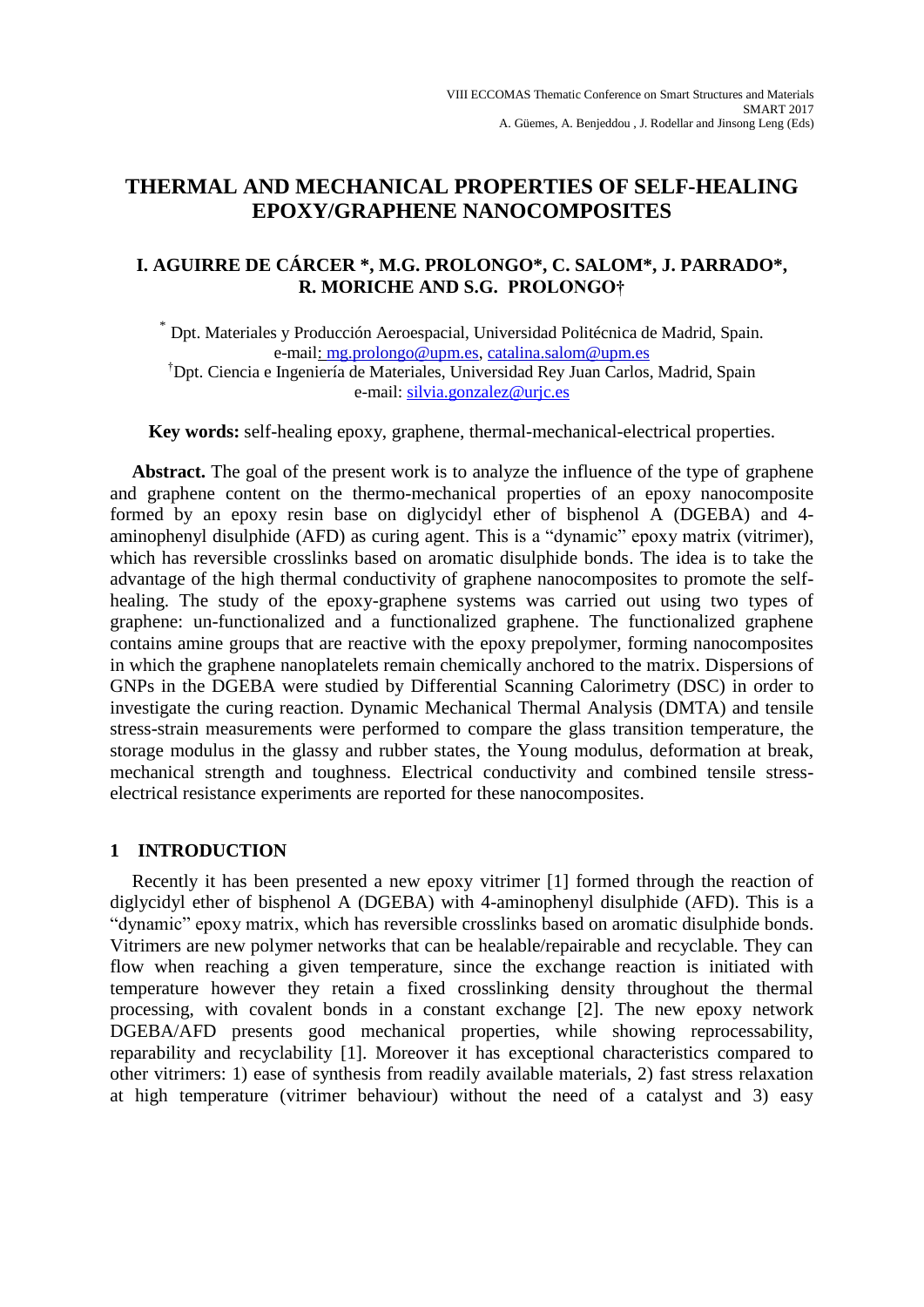applicability for the manufacture of (re) processable, repairable and recyclable FRPCs [1]. Recently we have studied the self-heating by the Joule effect in composites reinforced with CNTs and GNPs [3]. We confirm that Graphitic nanofillers induce an increase of the thermal conductivity of the epoxy resin, proportional to the nanofiller content and that the electrical conductivity has a clear percolation threshold. Electrical conductivity is needed to create the Joule Effect. In this work, we study the curing, thermo-mechanical and electrical properties of a self-heating epoxy (DGEBA-AFD) and their graphene nanocomposites. The idea is to take the advantage of the high thermal conductivity of grapheme nanocompoposites to promote the self-healing.

# **2 EXPERIMENTAL**

#### **2.1 Materials**

An aeronautical grade epoxy prepolymer based on a basic DGEBA, Araldite LY556 (LY), was purchased from Huntsman. The curing agent: 4-aminophenyl disulfide (AFD) was purchased from TCI Europe. AFD was mixed at stoichiometric concentration with respect to oxirane rings. Moreover samples containing an excess of AFD (11% by weight) have been prepared.

The epoxy-graphene nanocomposites were prepared using two types of graphene with different nanoplatelet dimensions: GNPn was purchased from Cheap-Tubes (GNPS grade 4) and GNP<sub>M25</sub> was purchased from XGScience. GNPn graphene nanoplatelets have average thickness  $<$  4 nm and an average lateral size of 1-2 $\mu$ m, and GNP<sub>M25</sub> graphene nanoplatelets have average thickness of 6-8 nm and an average lateral size of 25 μm. Frekote from Loctite was employed as mold release product.

#### **2.2 Preparation of the dispersions and nanocomposites**

Dispersions of graphene nanoplatelets in the epoxy prepolymer were obtained through sonication during 60 min using a horn and a sonicator UP400S Hielscher: 0.5 s cycles with a power of 400 W and amplitude of 50%. The temperature did not exceed 80°C. Dispersions were prepared with 1wt%, 4wt% and 6wt% of GNPs. Once the dispersions were obtained, the curing agent (AFD) was added at 80-85 °C and mixed during 5 min, these samples were studied by differential scanning calorimetry (DSC) in order to investigate the curing reaction.

Moreover specimens for dynamic mechanical thermal analysis (DMTA) and for tensile tests were prepared. For this purpose after adding the AFD to the dispersions they were degased under vacuum (15 min, 50 mmHg) and poured in aluminum molds of suitable dimensions and cured in an oven following the protocol: 8h at 140 ºC under atmospheric pressure. The molds were coated with a release product.

AFD /LY ratio was stoichiometric (molar ratio amino hydrogen / epoxy group = 1.00). There have been also prepared samples having (11wt% excess of AFD) in order to compere results of the neat system with the previously reported [1]

## **2.3 Techniques**

Differential Scanning Calorimetry (DSC): a Mettler Toledo mod.822e differential scanning calorimeter was used. The instrument was calibrated with indium and zinc. Measurements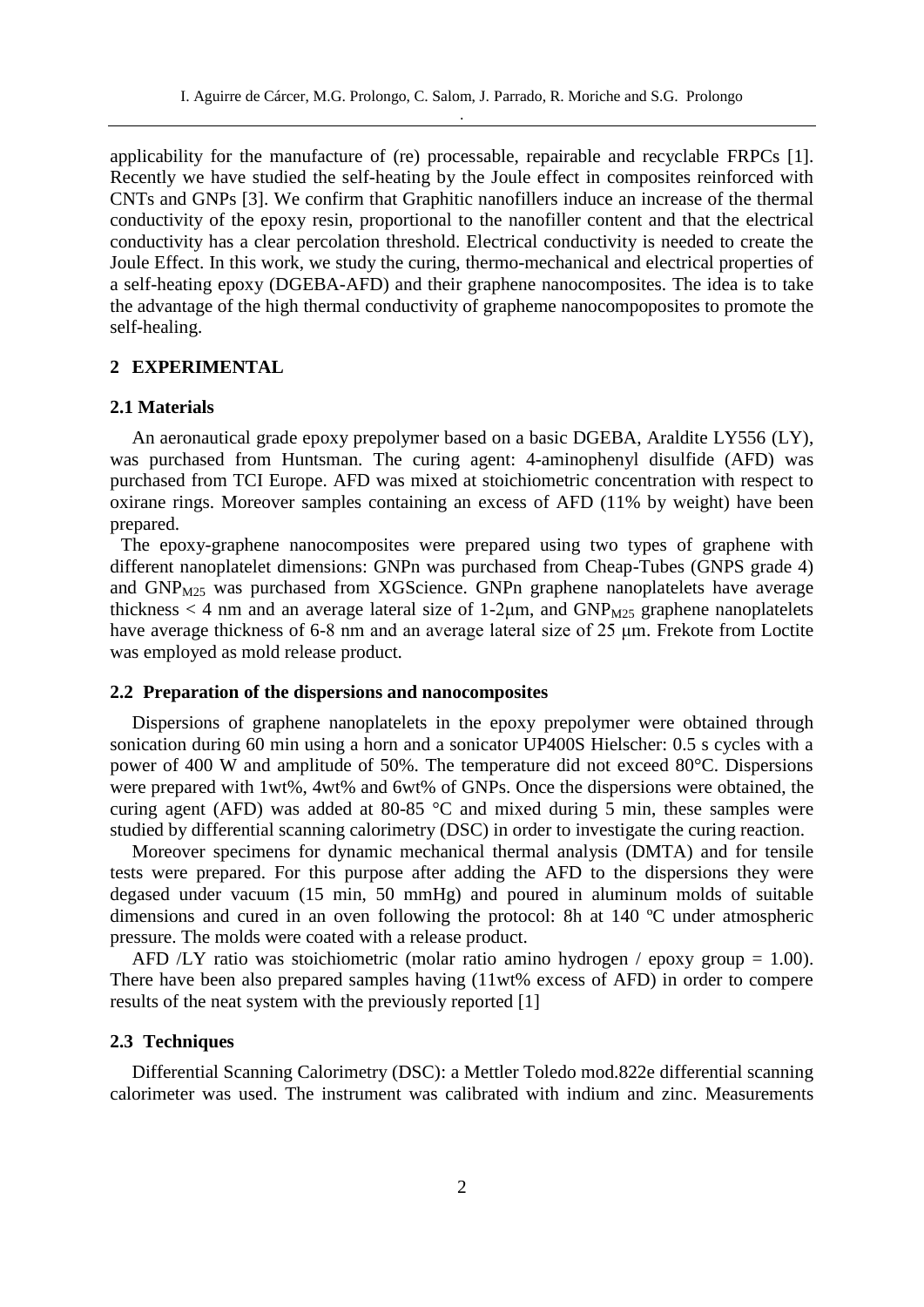were performed under a nitrogen atmosphere Samples of 10-20 mg were weighted in aluminum pans. The reaction enthalpy  $(AH)$  and the exothermic peak temperature  $(T_p)$  were obtained from the first scans (-50ºC to 270ºC) of the reactive mixtures and dispersions. For each composition several first scans were done at different heating rates from 3 to 10  $^{\circ}$ C·min<sup>-1</sup> in order to calculate the apparent activation energy of the curing reaction (*Ea*). To obtain the  $T_g$  of the nanocomposites samples were scanned from 25 °C to 250 °C at 10°Cmin<sup>-1.</sup> The  $T_g s$ were taken at the midpoint of the heat capacity change.

Dynamic Mechanical Thermal Analysis (DMTA): a DMTA V Rheometric Scientific instrument was used. Measurements of cured samples were performed in dual cantilever bending mode at 1, 2, 5, 10 and 50 Hz, with temperature increasing from 30  $\degree$ C to 220  $\degree$ C at a heating rate of 2 °C·min<sup>-1</sup>. Specimens dimensions were:  $35\times10\times1.8$  mm<sup>3</sup>. The elastic or storage modulus  $(E<sup>\prime</sup>)$ , the loss modulus  $(E<sup>\prime</sup>)$  and loss tangent ( $tan \delta$ ) were recorded for each frequency as a function of temperature. The maxima in  $tan\delta$ -temperature curves were determined to identify the  $\alpha$ -relaxations associated to the glass transitions.

Tensile tests: a MTS machine model QTest 2L with a load cell of 2 kN, using an MTS extensometer model 63411F-54 was used to study tensile mechanical properties of the nanocomposites. Experiments were performed at room temperature (22 ºC) at constant speed of 1 mm $\cdot$  min<sup>-1</sup> until fracture. The specimen dimensions were 140 x10 x 1.8 mm<sup>3</sup>. The stressstrain curves were recorded for six samples of each composition. The average values of mechanical properties: tensile modulus, tensile strength, strain to failure were calculated for each composition. Mechanical tests with the simultaneous measurement of the electrical resistance were performed using a Zwick Roell 100 kN machine with a coupled load cell of 5 kN and a meter instrument Agilent 34410A.

DC volume electrical conductivity was measured according to ASTM D257 using a Source Meter Unit instrument (Keithley 2410). The electrical resistance was determined from the slope of the current-voltage curve, and the electrical conductivity taking into account the geometry of specimens  $(10 \times 10 \times 1 \text{ mm}^3)$ . Six samples of 6%GNPn nanocomposite were measured in the range of 0-15 V.

#### **3 RESULTS AND DISCUSSION**

#### **3.1 Curing of GNP/epoxy dispersions by DSC**

The thermograms of neat epoxy (LY-AFD) and  $4wt\%$  GNP<sub>n</sub>/epoxy dispersion are shown in Figure 1.The exothermic peak corresponds to the epoxy-amine curing reaction. Table 1 shows the DSC results for neat LY-AFD mixtures having stoichiometric ratio and 11wt% excess of AFD, together with the results for the corresponding  $GNP_n$  and  $GNP_{M25}$  dispersions in LY-AFD, at different heating rates  $(v)$ . As it was expected  $T_{peak}$  increases with increasing heating rate, this is because faster heating rates offer less time for reaction, and to compensate for the reduced time the curves shift to a higher temperatures.  $-AH$  for each composition slightly decreases as the heating rate increases, but the variation is almost within the experimental error. Moreover there are not significant changes of - $\Delta H$  adding excess of AFD neither in the presence of 1% and 4% of GNP, indicating that all the epoxy groups in the LY-AFD mixture have reacted.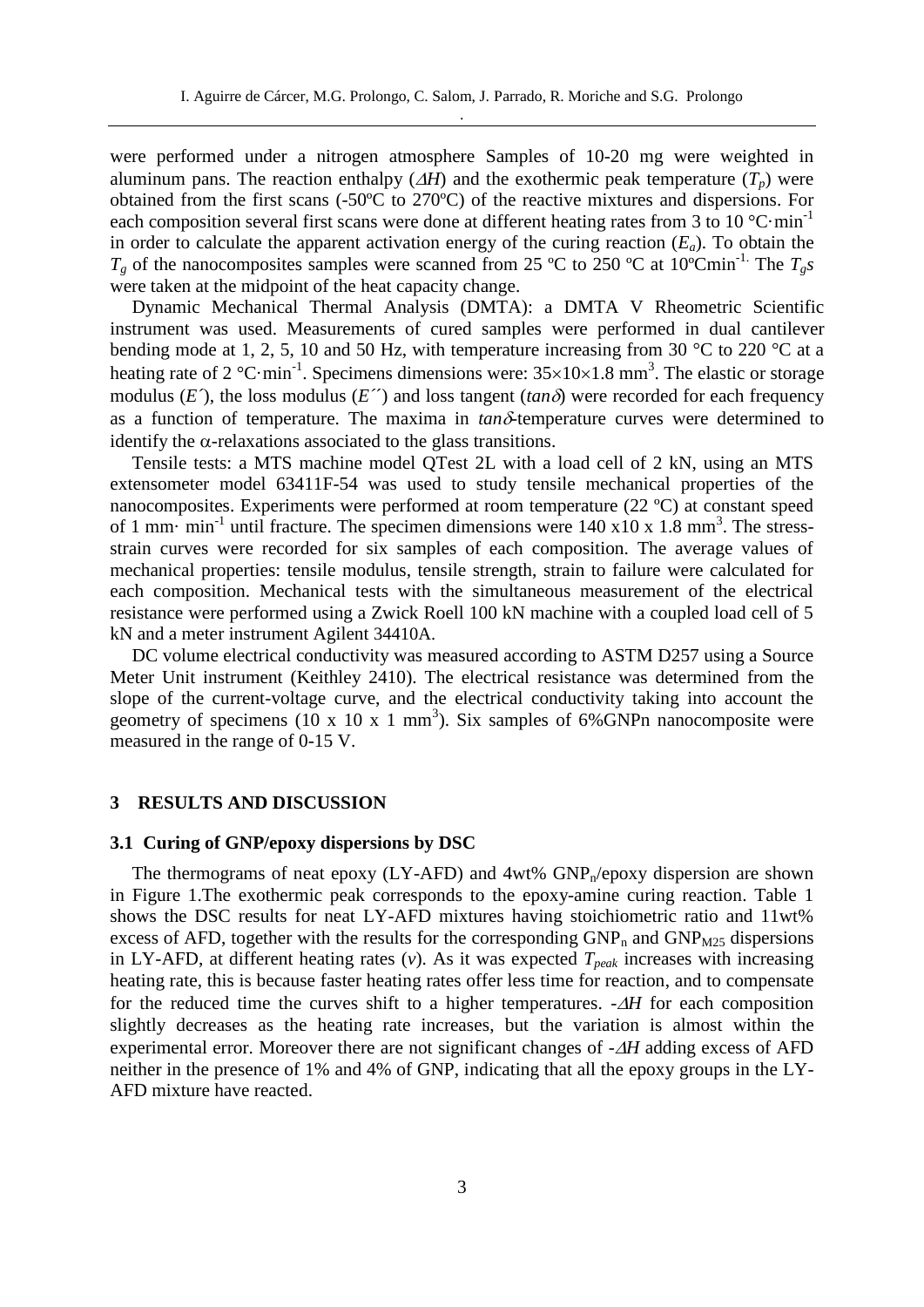

Figure 1: DSC thermograms (10°C/min) of epoxy (LY-AFD) and 4wt%  $\text{GNP}_n$ /epoxy

|                          | v                 | -4H            | $T_{peak}$ | $T_g$                         | Ea           |
|--------------------------|-------------------|----------------|------------|-------------------------------|--------------|
|                          | $(^{\circ}C/min)$ | $(kJ/gLY)^{2}$ | $({}^oC)$  | $\dagger\dagger$<br>$({}^oC)$ | (kJ/mol)     |
|                          | 3                 | 583            | 162        | 122                           |              |
|                          | $\overline{4}$    | 574            | 169        | 128                           |              |
| LY-AFD                   | 5                 | 564            | 175        | 131                           | $64\pm1$     |
|                          | 8                 | 550            | 187        | 136                           |              |
|                          | 10                | 524            | 193        | 136                           |              |
|                          | 3                 | 578            | 160        | 124                           |              |
| $LY-AFD + 1\% GNP_n$     | $\overline{4}$    | 544            | 167        | 129                           |              |
|                          | 5                 | 528            | 173        | 130                           | $62\pm1$     |
|                          | 8                 | 529            | 186        | 136                           |              |
|                          | 10                | 514            | 193        | 136                           |              |
| $LY-AFD + 4\% GNP_n$     | 10                | 530            | 192        | 137                           |              |
| $LY-AFD + 4\% GNPM25$    | 10                | 556            | 192        | 138                           |              |
|                          | 3                 | 568            | 159        | 113                           |              |
| LY-AFD                   | 4                 | 559            | 166        | 118                           |              |
| $(11\%$ excess)          | 5                 | 574            | 172        | 120                           | $62 \pm 0.5$ |
|                          | 8                 | 555            | 185        | 124                           |              |
|                          | 10                | 551            | 191        | 129                           |              |
| LY-AFD $(11\%$ excess) + |                   |                |            |                               |              |
| 4% $GNP_n$               | 10                | 558            | 191        | 130                           |              |

|  |  |  |  |  |  |  | <b>Table 1:</b> DSC results of curing epoxy (LY-AFD) and GNP/epoxy dispersions |  |  |
|--|--|--|--|--|--|--|--------------------------------------------------------------------------------|--|--|
|--|--|--|--|--|--|--|--------------------------------------------------------------------------------|--|--|

Estimated error:  $* \pm 20 \text{ kJ/g}, \pm 0.5^{\circ}\text{C}, \pm \pm 0.5^{\circ}\text{C}.$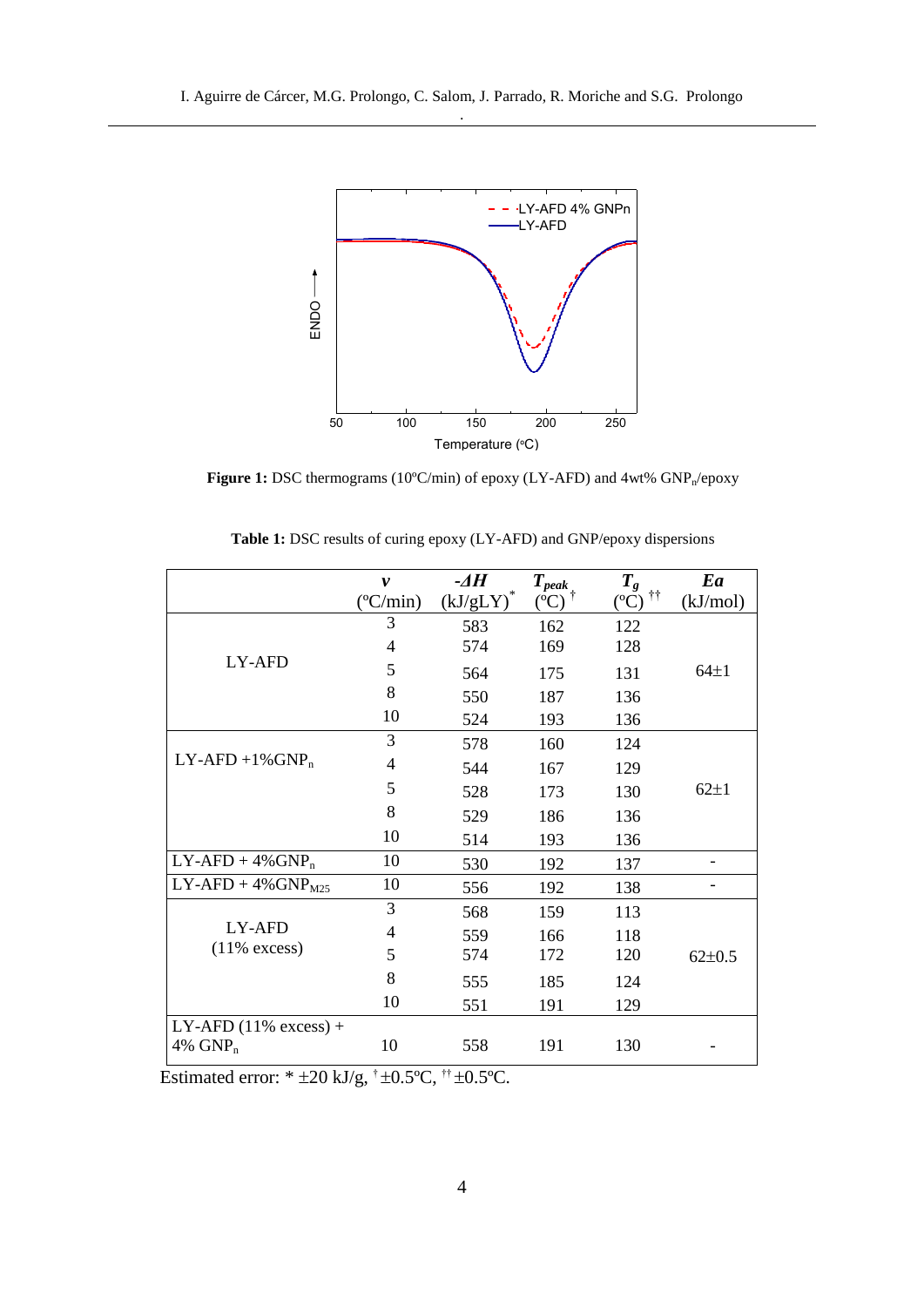$T_{peak}$  of samples containing 4% of GNP<sub>n</sub> and 4% of GNP<sub>M25</sub> is slightly lower than  $T_{peak}$  of LY-AFD (see Table 1) this reflects a small catalytic effect of GNP. However, no catalytic effect was noticed for samples containing lower GNP content, a previous work with another epoxy resin having 1% of  $GNP<sub>M25</sub>$  showed similar behaviour [4]. The values of  $T<sub>peak</sub>$  of LY-AFD (11% excess) are lower than the corresponding to LY-AFD which is due to the faster reaction of primary amine with respect to secondary amine. From the slope of the plots ln *v*  vs.  $T_{peak}^{-1}$ , according to Arrhenius equation, the apparent activation energy of the curing reaction  $(E_a)$  was obtained and the results are given in Table1. A decrease of  $E_a$  is clearly detected of LY-AFD (11% excess) confirming that with amine excess the reaction goes faster.

The  $T_g$  values of samples cured during the first DSC scan are given in Table 1. The networks having excess of AFD have lower  $T_g$  than the stoichiometric LY-AFD samples. The preferential reaction of primary amine leads to networks with higher molecular weight between crosslinks, which corresponds with lower degree of crosslinking, and lower *Tg*. Regarding the effect of graphene on  $T_g$  the presence of GNPs has little influence on the  $T_g$  of the epoxy network for samples dynamically cured in the DSC.

#### **3.2 Thermo-mechanical properties of DMTA of GNP/epoxy nanocomposites**

DMTA curves ( $E^{\text{-}}$ -temperature and tan $\delta$ -temperature for neat LY-AFD thermoset and for LY-AFD-GNPs nanocomposites at 1 Hz are given in Figures 2a and 2b.



**Figure 2a:** *E´-*temperature of epoxy (LY-AFD) and epoxy/graphene nanocomposites

It can be see (Figure 2a) that in the glassy state  $(T < T_g)$  the nanocomposites have higher *E*<sup> $\prime$ </sup> than the neat epoxy thermoset. Table 2 collect  $E<sup>2</sup>$  values for all the nanocomposites in the glassy and rubbery state  $(T < T_g)$ . As it can be observed the addition of GNP increases the storage modulus in the glassy ( $T < T_g$ ) and rubbery ( $T > T_g$ ) states with regard to neat epoxy thermoset. The increment is proportional to the graphene content and is more important in the rubbery state. Moreover  $GNP_{M25}$  is a more effective reinforcement than the  $GNP_n$  as a consequence of its bigger size. The sample having AFD excess presents *E´ rubbery* lower than the stoichiometric (LY-AFD) which is due to its lower degree of crosslinking. The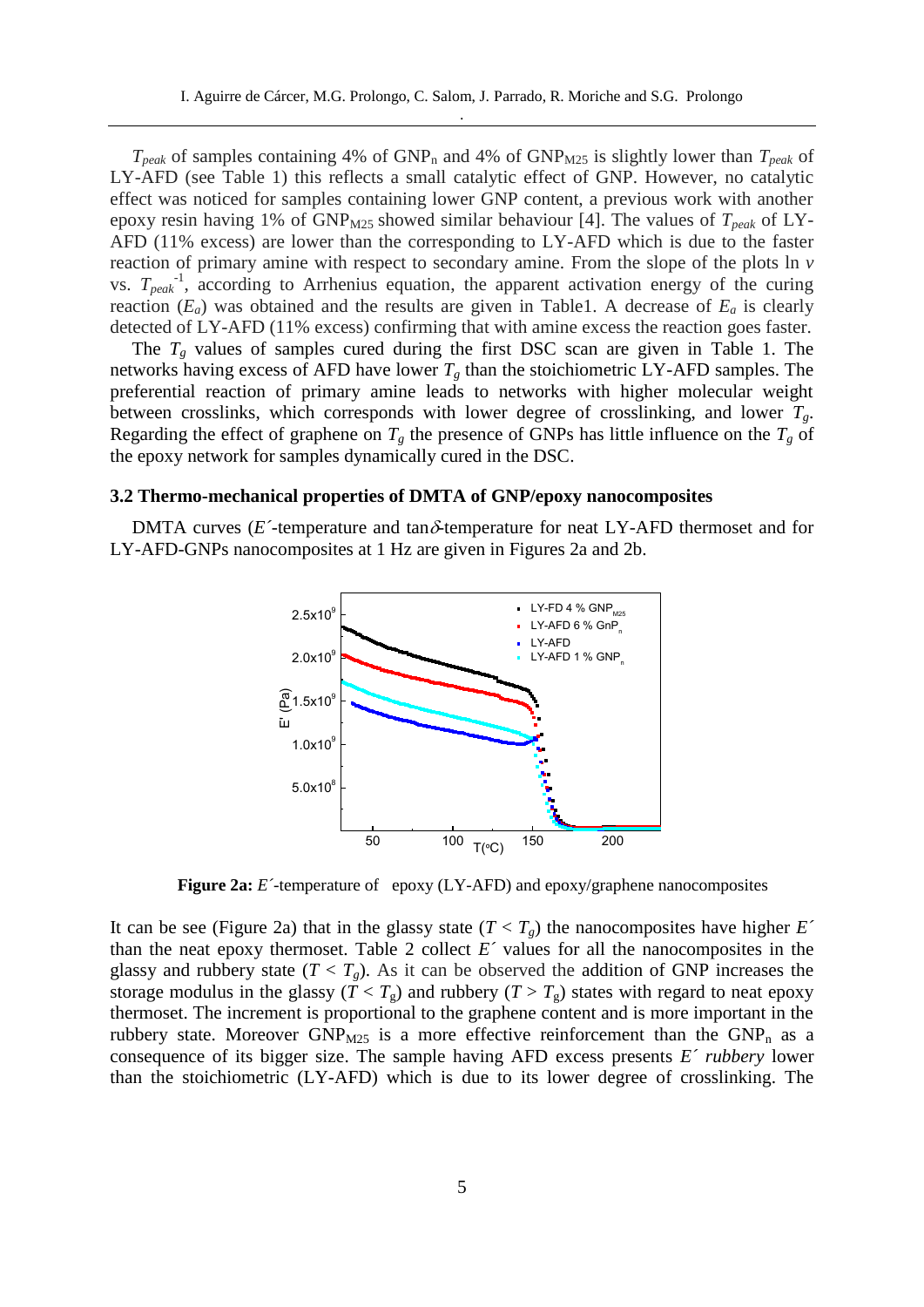opposite behavior is observed in the glassy state, because the stoichiometric network has all amine-epoxi bonds formed but is a less packed and more open network.



**Figure 2b:** *E´-*temperature of epoxy (LY-AFD) and epoxy/graphene nanocomposites

| <b>Sample</b>                                   | E'glassy        | E'rubbery        | Ttan $\delta_{max}$ |
|-------------------------------------------------|-----------------|------------------|---------------------|
|                                                 | $(80^{\circ}C)$ | $(220^{\circ}C)$ | $(C^{\circ}C)$      |
|                                                 | GPa             | MPa              |                     |
| LY-AFD                                          | 1.23            | 28               | 170                 |
| LY-AFD $(1\%$ GNP <sub>n</sub> )                | 1.41            | 29               | 167                 |
| LY-AFD $(6\%$ GNP <sub>n</sub> )                | 1.75            | 47               | 165                 |
| LY-AFD $(4\%$ GNP <sub>M25</sub> )              | 2.00            | 50               | 166                 |
| LY-AFD $(11\%$ excess)*                         | 1.35            | 27               | 168                 |
| $LY-AFD(11% excess)$<br>$+4\%$ GNP <sub>n</sub> | 1.54            | 33               | 162                 |

**Table 2:** *E* modulus, temperature of  $tan \delta_{max}$ , of epoxy thermoset and GNP nanocomposites.

\*Curing: 2,5h -120ºC+ 2h-150ºC

It is noteworthy that the tan $\delta$  - temperature curves (Figure2b) show a main peak around 162ºC-170ºC and a shoulder at 12-15ºC below. This reflects that the epoxy matrix behaves mechanically as no homogeneous, that is, there are regions with high mobility that relax at lower temperatures and rigid regions that relax at higher temperature. This behaviour is minimized in networks cured with excess of AFD, where the tan $\delta$ -temperature curves show a single peak.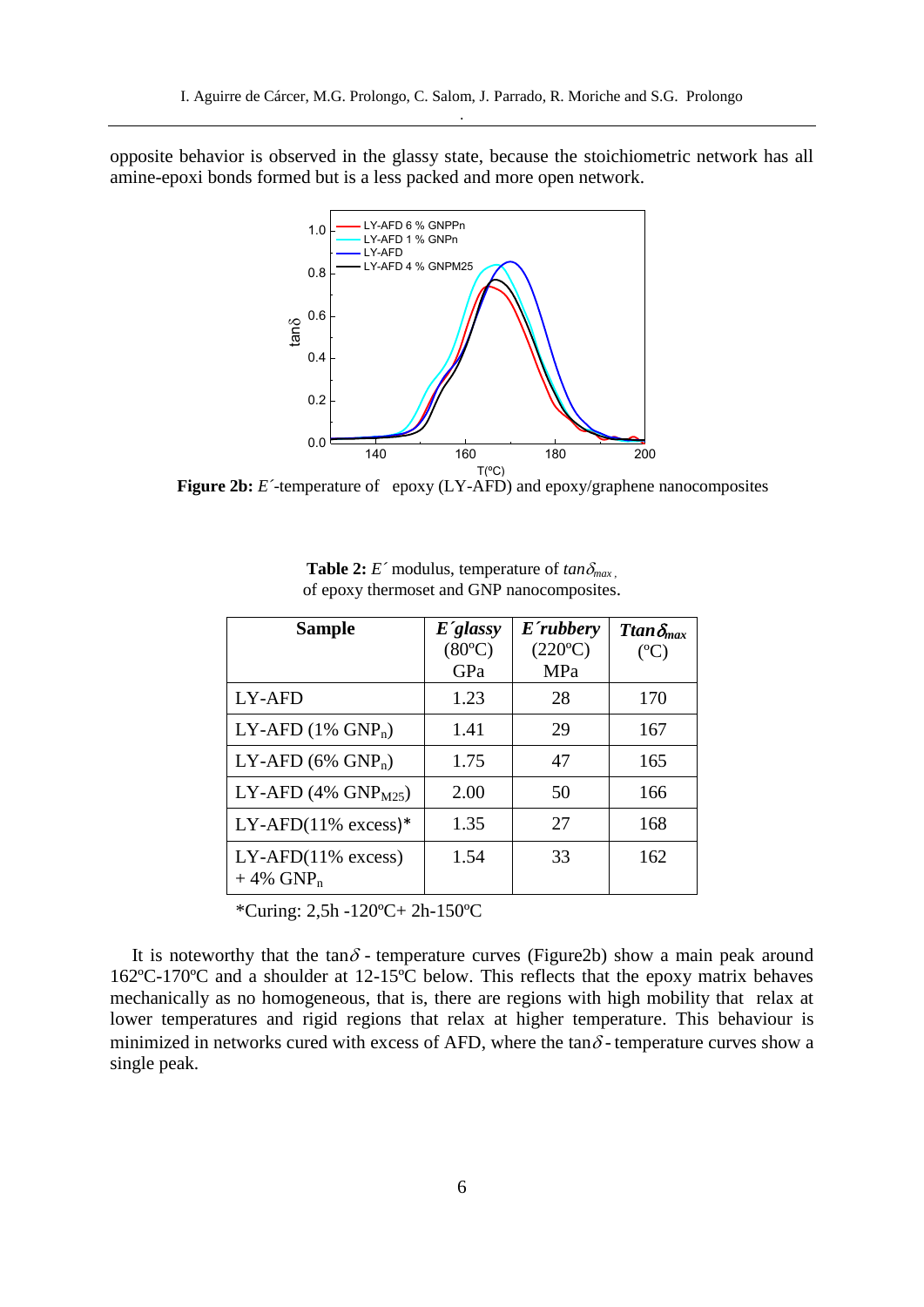The temperature of tan $\delta_{\text{max}}$  at 1 Hz ( $\alpha$ -relaxation associated to the glass transition) for the neat epoxy thermoset and for the nanocomposites are included in Table 2. The  $T_g$  is taken as temperatura at which tan  $\delta$  (1Hz) reaches a máximum and usually  $T_g$ *s* from tan $\delta_{\text{max}}$  (1Hz) are higher than the *Tgs* from DSC.The nanocomposites (see Table 2) have lower temperature of  $tan\delta_{\text{max}}$  than neat epoxy thermoset, i.e., a less perfect epoxy networks are formed in presence of GNPs.

## **3.3 Tensile properties of DMTA of GNP/epoxy nanocomposites**

The tensile properties of nanocomposites were determined by tensile stress–strain measurements. Figure 3 shows the more representative stress–strain curves for epoxy thermosets and GNP nanocomposites. From the curves the values of tensile modulus *E*, tensile strength (stress at break), strain at break and area under stress-strain curves which is a measure of the toughness were calculated. Tensile test results are given in Table 3. The tensile modulus of the nanocomposites is higher than that of the epoxy thermoset evidencing the reinforcing action of the GNPs. The tensile strength, deformation at break and toughness values hardly changes with low GNP content (1%). However tensile strength, deformation at break and toughness decrease for 4% and 6% of GNP nanocomposites. This suggests the presence of defects in these nanocomposites.



**Figure 3:** Stress–strain curves for epoxy (LY-AFD) and epoxy/graphene nanocomposites

| <b>Sample</b>                                    | Young<br><b>Modulus</b><br>(GPa) | <b>Tensile</b><br>strength<br>(MPa) | <b>Deformacion</b><br>at break<br>(% ) | <b>Toughness</b><br>$(MJ/m^3)$ |
|--------------------------------------------------|----------------------------------|-------------------------------------|----------------------------------------|--------------------------------|
| LY-AFD                                           | $2.76 \pm 0.09$                  | 60±4                                | $2.8 \pm 0.3$                          | 0.97                           |
| $LY-AFD 1\% GNP_n$                               | $2.83 \pm 0.07$                  | $56 \pm 3$                          | $2.7 \pm 0.2$                          | 0.93                           |
| $LY-AFD 6\% GNPn$                                | $3.32 \pm 0.19$                  | $42 \pm 2$                          | $1.8 \pm 0.3$                          | 0.46                           |
| LY-AFD $4\%$ GNP <sub>M25</sub>   3.21 $\pm$ 033 |                                  | $46 \pm 4$                          | $2.1 \pm 0.4$                          | 0.51                           |

**Table 3:** Stress-strain results for epoxy thermosets and GNP nanocomposites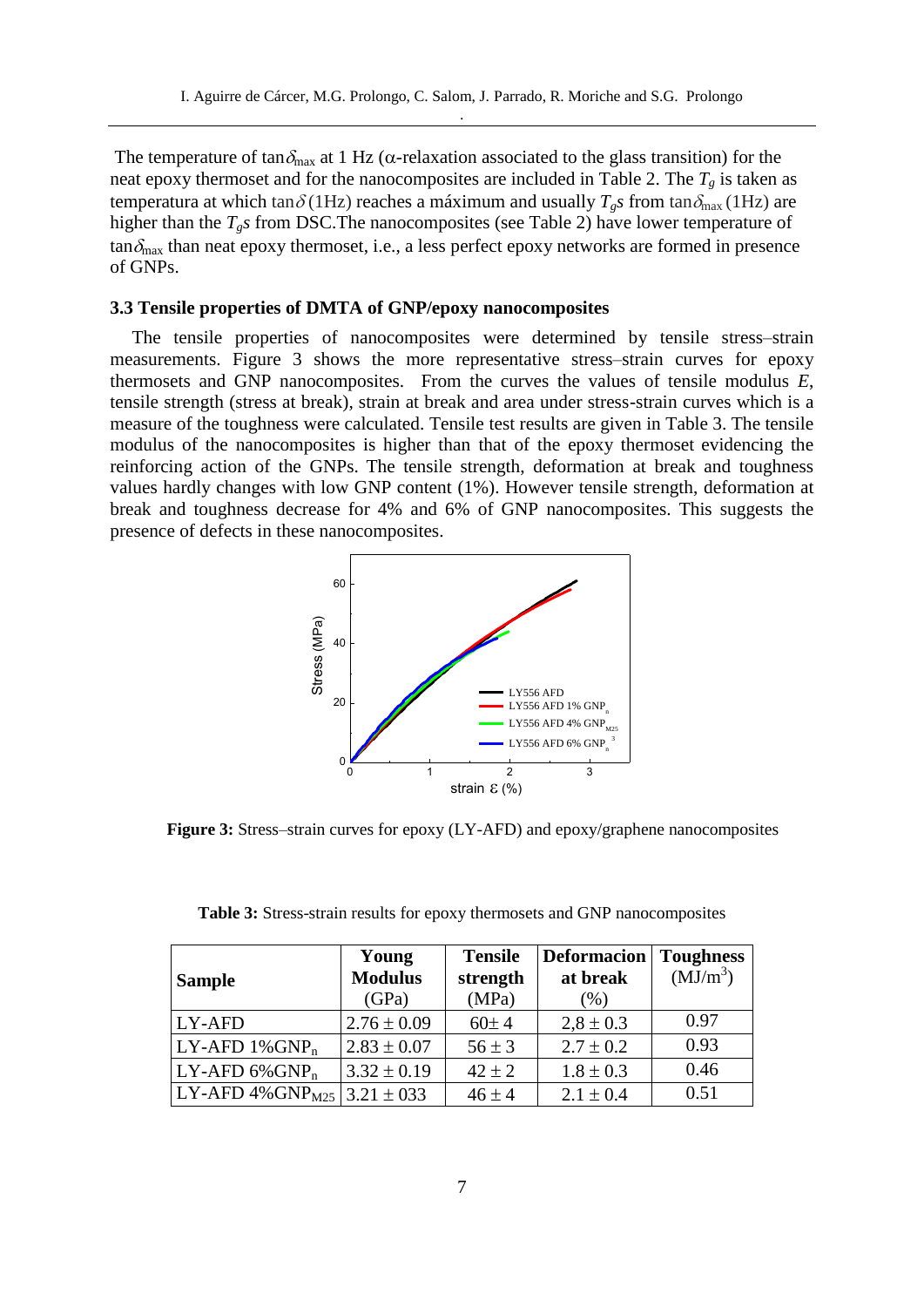#### **3.4 Combined tensile tests-electrical conductivity GNP/epoxy nanocomposites**

It is known that in nanocomposites the electrical conductivity shows a percolation threshold, this means that at GNP contents lower than the percolation threshold, the composites are insulator but their electrical conductivity increases abruptly at higher contents. The electrical percolation depends on the connectivity between nanoplatelets. Previous works [3] have shown that for  $GNP<sub>M25</sub>$ -epoxy nanocomposites the percolation threshold is close to 3%. As  $GNP<sub>n</sub>$  has smaller dimensions, it is expected that its electrical percolation would be reached at higher GNP<sub>n</sub> content. In order to select a suitable composition to carry out the combined tensile stress-electrical conductivity tests, we have determined the conductivity of nanocomposites. Figure 4 shows the Intensity-Voltage dependence for six samples of LY-AFD-6%GNPn. From the slopes of Intensity-Voltage lines and considering the sample geometry, a value of  $10.4 \cdot 10^{-5}$  S $\cdot$ m<sup>-1</sup> was found, which is suitable for the combined tests.



**Figure 4:** Intensity vs.-voltage for LY-AFD-6%GNP<sub>n</sub> nanocomposites

In order to perform the combined tensile stress-electrical conductivity test of LY-XB-6%GNPn nanocomposite, the specimens prepared for the tensile stress–strain test were painted around the perimeter with conductive silver paint at set intervals. Copper wire was then attached to the painting and covered with an adhesive thermoplastic, so efficient electrical contacts between the silver and the copper were produced. This set up creates five channels which allow the measurement of the electrical properties of the material at differentiated locations as can be seen in Figure 5 a. The tensile force-time curve of this set up was assayed at 5 mm/min while measuring simultaneously the two point electrical resistance at the different channels. The combined tensile force-electrical conductivity test for the LY-AFD- $6\%$  GNP<sub>n</sub> specimen is shown in Figure 5 b. It can be seen the tensile force-time curve together the normalized resistance-time curves for the five different channels.

As the strain builds up in the specimen the electrical resistance through the different channels increases as seen by the rise in normalized resistance of all the channels. When the stress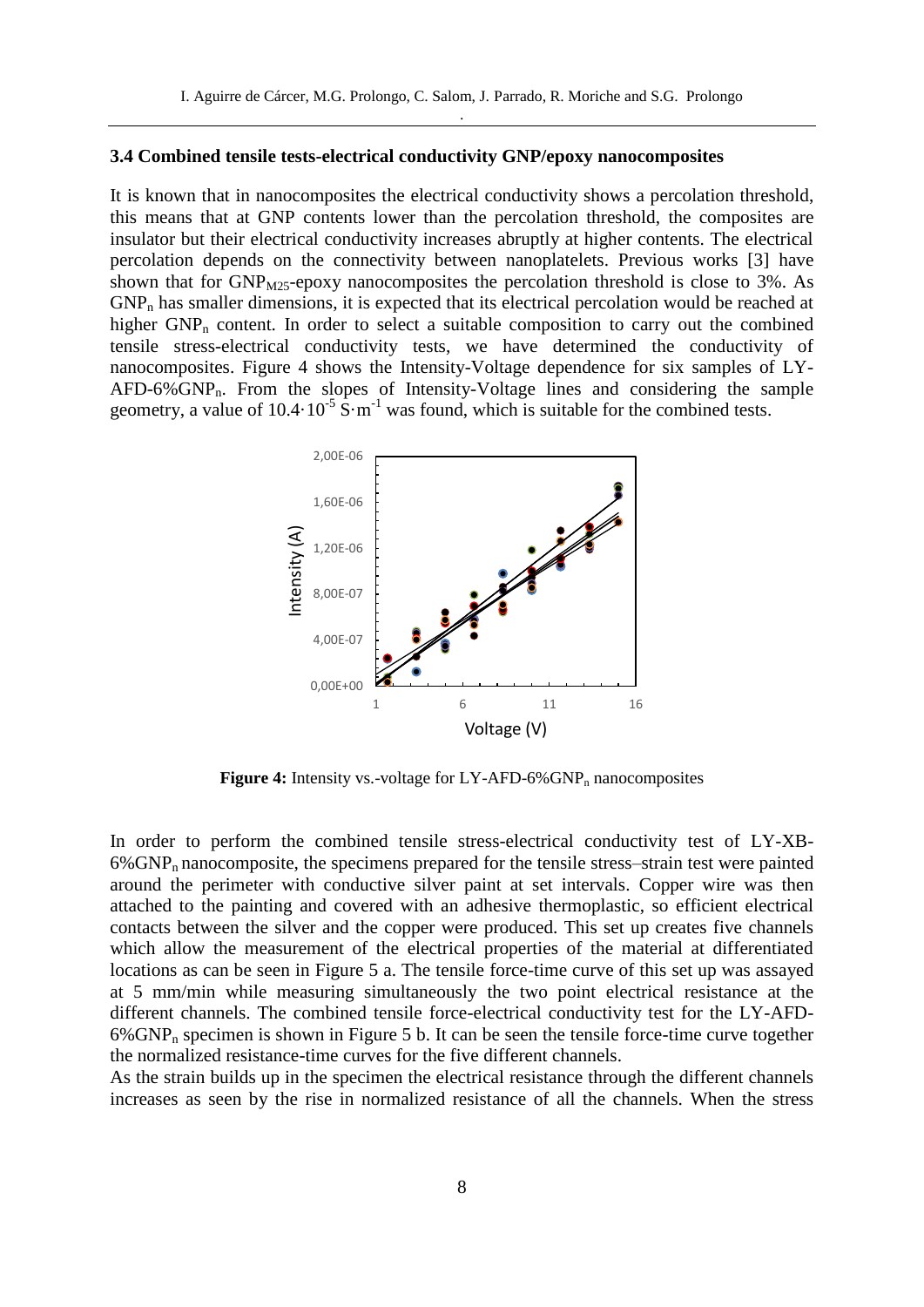disappears, in this case due to the specimen breaking, the conductivity of the channels returns to basal values, but the channel where the break occurs (chanel 11 in Figure 5) shows no conductivity after the break. This experiment would indicate that addition of 6% of graphene is not adequate as electrical sensor in the experimental conditions (high strain rate). Nevertheless this result suggest that reducing strain rate and/or  $GNP_n$  content,  $GNP_n$  could be used as electrical sensor.



**Figure 5:** Combined tensile tests-electrical conductivity for  $LY$ -AFD-6%GNP<sub>n</sub> nanocomposite: a)Specimen set up with five conductive channels before test, b) Force- time curve () together with resistance-time curves  $(\square)$  measured in five channels, c) specimen after break.

### **4 CONCLUSIONS**

- Incorporation of GNP up to 6% does not significantly modify the curing reaction of LY-AFD, nor in the presence of an excess of 11% of AFD.
- A small catalytic effect of GNP on curing LY-AFD was detected and the curing rate in excees of AFD (11%) is faster than in the stoichiometric LY-XB mixture.
- The networks having excess of AFD have lower  $T_g$  than the stoichiometric LY-AFD samples due to their higher molecular weight between crosslinks.
- The nanocomposites present increased glassy and rubbery moduli with regard to neat epoxy thermoset. The increment is proportional to the graphene content and is more important in the rubbery state.
- $GNP<sub>M25</sub>$  is a more effective reinforcement than the  $GNP<sub>n</sub>$  as a consequence of its bigger size.